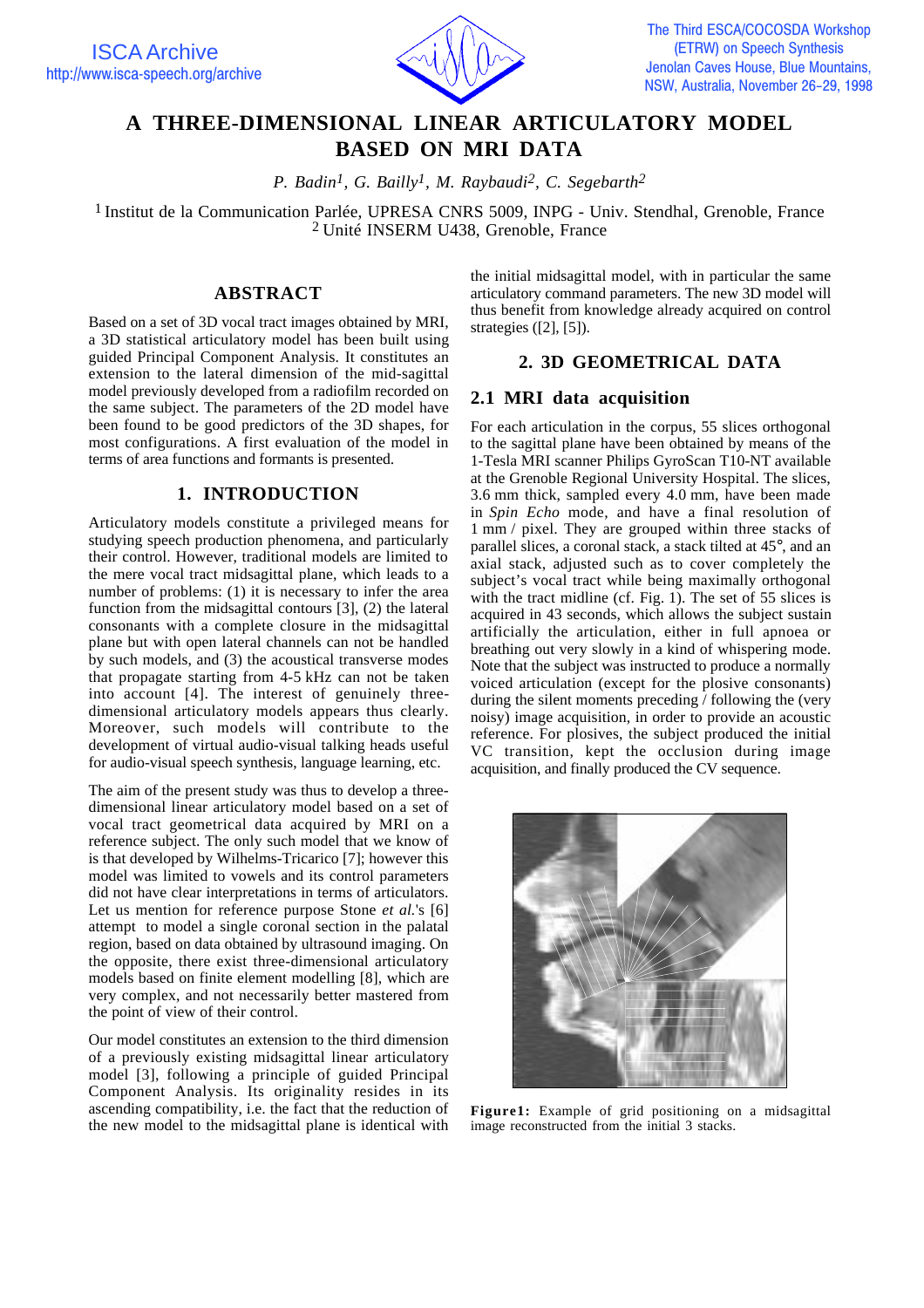### **2.2 Processing of images**

The processing of images aims at determining the threedimensional vocal tract contours as a series of planar contours located in planes orthogonal to the midsagittal plane and intersecting it at the lines of the semipolar grid defined for the midsagittal model (cf. [3]). We recall that this grid system is made of a three parts: (1) a fixed central polar grid, (2) a linear grid of variable length attached to the tongue tip and to the polar grid, and (3) of another linear variable length grid attached to the glottis and to the polar grid. The first step of processing consists in determining, for each slice in each of the three stacks, the vocal tract contours. This is realised by a mere threshold operation, by means of the public domain image processing software NIH-Image that delivers the contours as chains of X/Y coordinates.

A midsagittal image is furthermore reconstructed from the initial three stacks with NIH-Image for each articulation in the corpus (see example in Fig. 1). The sets of planar contours obtained in the preceding phase, and associated with the reconstructed midsagittal image, are aligned, by means of a *rototranslation* (rotation followed by a translation), with the common reference constituted by the midsagittal contour of the hard palate (supplemented with the posterior pharynx/larynx wall that is fairly stable), obtained by cineradiography. The parameters of the rototranslation determined to superimpose both midsagittal contours are later used to compute the contours coordinates in the coordinate system of the midsagittal model. Finally, points corresponding to tongue tip and tongue root, as well as those corresponding to upper and lower larynx extremities, are marked on the same reconstructed midsagittal image, in order to specify entirely the grid for each articulation.

The next step consists in re-sampling each planar contour with a fixed number of points evenly spread along the contour (51 points have been found appropriate). These contours are then smoothed with Butterworth low-pass filters applied separately to both X and Y coordinates. Resampling has been conducted in such a way that points 1 and 51 correspond approximately to the external midsagittal contour, while point 25 can be approximately associated with the internal midsagittal contour,



**Figure 2:** Example of planar contour with numbered points. Points 1 and 51 correspond approximately to the external midsagittal contour, and point 25 to the internal midsagittal contour.

depending on the degree of asymmetry of the planar contour (see Fig. 2). The points having the same index are then grouped into three-dimensional lines, or *fibres*, which constitute a mesh description of vocal tract geometry. Finally, the intersections of each fibre with the planes orthogonal to the midsagittal plane and associated to the grid line are determined. This results in a number of planar contours equal to the number of grid lines. A representation of the corresponding surface is displayed in Fig. 3.



**Figure 3:** Example of vocal tract surface display for vowel [a], superimposed with corresponding planar contour and grid lines.

#### **3. GUIDED PCA**

#### **3.1 Principle**

We recall that guided PCA (cf. [3]) consists in determining, in an iterative manner, one or several predictors for the variables from which the previous predictors contributions have been subtracted. This technique, even though not leading to a maximal explanation of the data variance with a minimal number of predictors, however offers the possibility of choosing predictors that can be clearly interpreted, or even directly measured, such as jaw height for instance.

#### **3.2 Effect of corpus size**

We recall furthermore that midsagittal articulatory linear models are usually based on sets of at least 500 to 1000 contours [3]. We have verified that, choosing adequately the contour samples, i.e. selecting only vowel and consonant targets in the initial corpus, yields an articulatory model that represents the whole corpus data with an accuracy close to that obtained with the full model based on the whole corpus. More specifically, we have shown that the data reconstruction error, computed as the RMS error of the abscissa of the tongue contour along each grid line for the 1222 images of the available corpus of midsagittal contours [3], was 0.9 mm,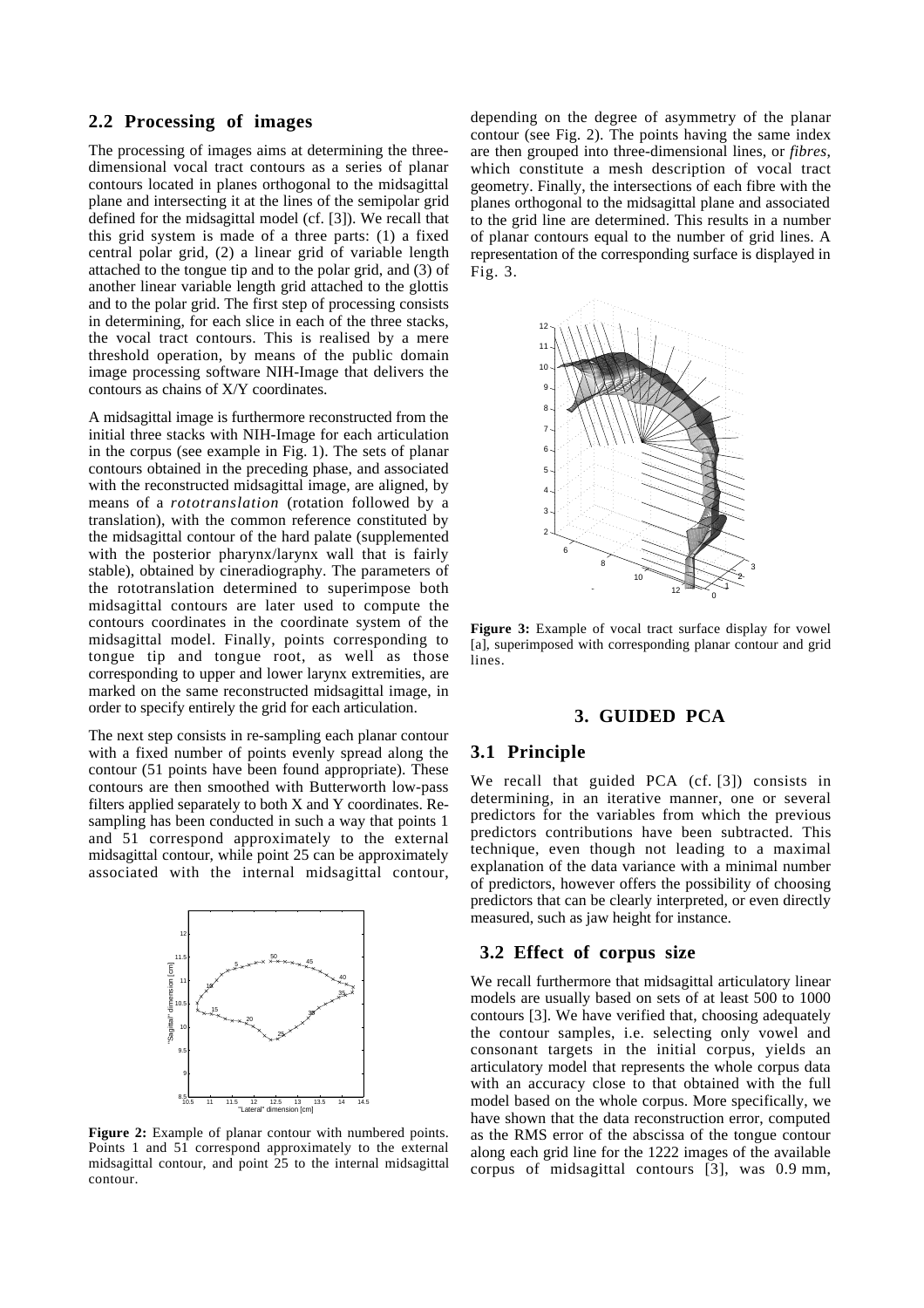

**Figure 4:** Standard deviations (in cm) of abscissa on the grid in the midsagittal plane (–) and of their residues after subtraction of the contributions of JH (o), TB (+), TD ( $\times$ ), TT (\*), TA (-), and P1 (•), P2 (-), P3 ( $\cdot$ -) and P4( $\cdot$ -) for figure 4c (grid line 1 corresponds to glottis and grid line 28 to tongue tip).

1.1 mm and 1.7 mm when the model was respectively elaborated using 1222, 20 and 8 configurations. This is confirmed by Fig. 4 that shows the standard deviations of the abscissa and their residues after removal of the different contributions of the 2D model parameters: *jaw height* JH, *tongue body* TB, *dorsum* TD, *tip* TT and *advance* TA [3].

The corpus of MRI images built for the subject was thus made of a limited number of articulations: the 10 French oral vowels, and the sustained consonants  $[p \mid k \in S]$  S supposed to be produced in three symmetric contexts [a i u], altogether 34 targets. At present, only 20 configurations have been processed and used here.

#### **3.3 Analysis of the 3D data**

The planar contours extracted from the MRI images are further processed by guided PCA. Note that, in order to simplify this first attempt of vocal tract 3D modelling, we limited the analysis to the vocal tract region that contains the tongue, thus temporarily excluding the cavities located downstream the tongue tip. The set of variables to be analysed is therefore constituted of the X/Y coordinates of each of the 51 points of the 28 planar contours corresponding to the grid, i.e. a total number of 2856 variables. In each cutting plane, the Y coordinate is associated with the contour *lateral dimension*, while the X coordinate corresponds to a displacement along the direction of the reference grid lines, that we name *sagittal dimension*.

In order to ensure that the 3D model be an extension of the 2D model, the first predictors for the set of the 2856 variables are chosen as the parameters JH, TB, TD, TT and TA. For each articulation, these parameters are obtained by inversion starting from the 2D inner tongue contour defined as the intersection between the planar contours with the midsagittal plane. The coefficients predicting the contour coordinates and related to these articulatory parameters have thus been iteratively determined one by one according to the guided PCA principle. Note that the quality coefficient, that expresses the data variance explained by predictors JH, TB, TD, TT and TA is about 75 %. The next four factors, P1, P2, P3 et P4, resulting from the classical PCA applied to the residues of the preceding analysis, increase the quality factor up to 94 % of total variance. However, no specific effect could be clearly associated to these factors.

The evolution of the residual standard deviations averaged over the set of points of one fibre as a function of the predictors used is illustrated in Fig. 5 for each of the lateral and sagittal coordinates of the 51 fibres. It is worth noticing the approximate symmetry of both figures. Concerning the sagittal dimension, the standard deviation for the fibres close to the external midsagittal contour (fibres 1 and 51, cf. Fig. 2) should be zero; the non-zero values observed can be ascribed to velum movements occurring even for non nasal articulations on the one hand, and to noise in the measurement of the hard palate and of the pharynx/larynx posterior wall on the other hand. The distribution of the standard deviations of the residues for fibre 25 is displayed in Fig. 4c as a function of contour index. One can notice the similarity of these distribution with those related to the 2D model (Fig. 4a and 4b); this confirms the coherence between the 3D data acquired by MRI and the 2D data acquired by cineradiography for the same subject. Concerning the lateral dimension, we observe on Fig. 5 that the standard deviations are rather small for fibres near fibres 1, 25 and 51 which are located near the midsagittal plane by construction, and should thus have constant lateral coordinates. We observe also that JH, TB, and TD are the main predictors for both the sagittal and lateral dimension. The influence of P1 on the lateral dimension seen in Fig. 5 is actually limited to the pharynx region but could not be ascribed a clear phonetic interpretation; this may be related to the presence in this region of the epiglottis that can not be taken care of properly at present.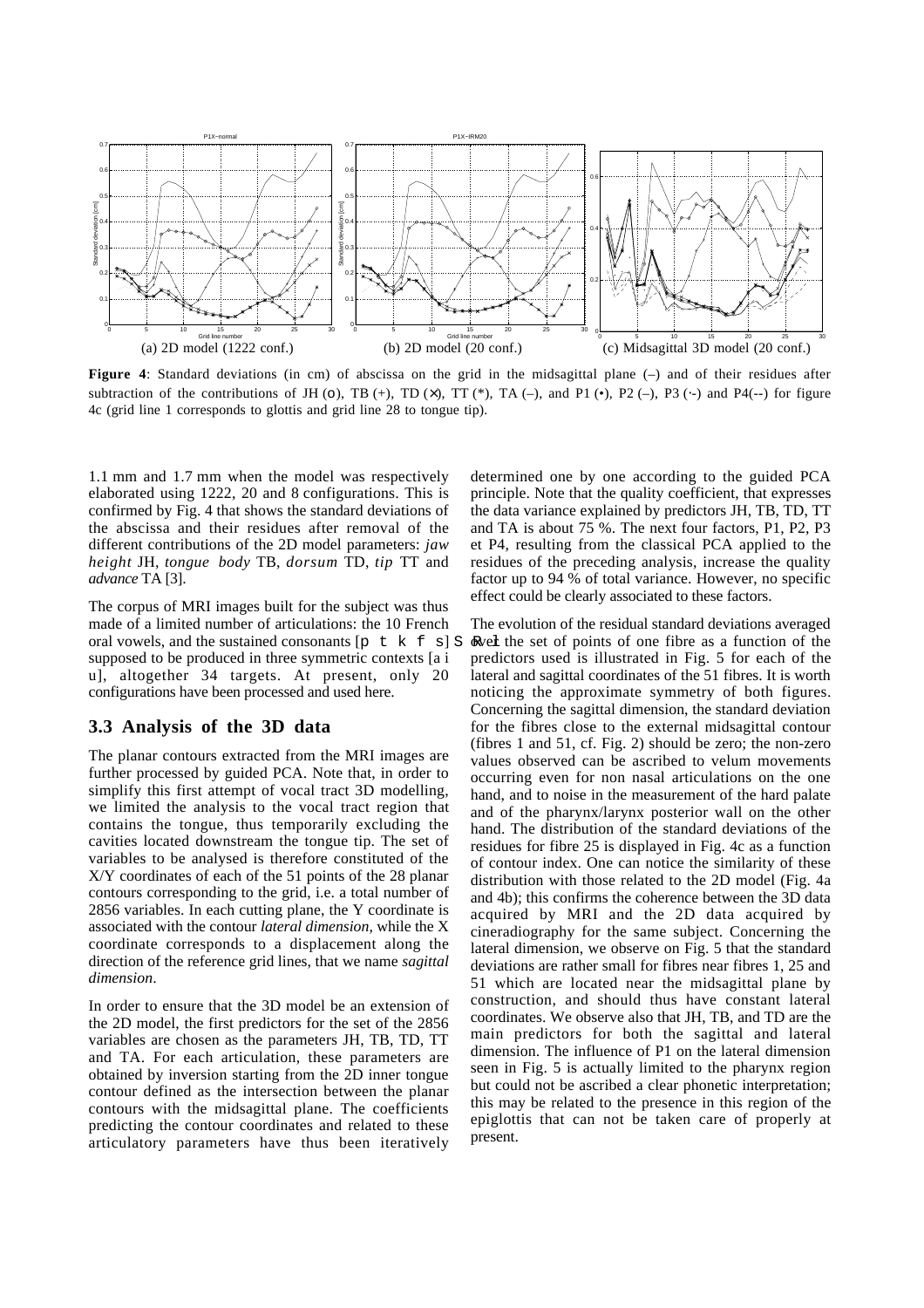

**Figure 5:** Standard deviations (in cm) of *sagittal* and *lateral* coordinates (–) averaged over the set of points of one fibre, as a function of fibre number, and corresponding residues after subtraction of the contributions of JH (0), TB (+), TD ( $\times$ ), TT ( $*$ ), TA (–), P1 $(\bullet)$ , P2 $(-)$ , P3 $(\cdot-)$  and P4 $(\cdot-)$ .



**Figure 6:** 3D model nomogrammes : the 9 factors are zero, except for the mentioned factor that takes -3 and +3 values.

Finally, the parameters JH, TB, TD, TT and TA not being orthogonal by construction, since obtained from the 2D model inversion, we verified that they are only weakly correlated (see Table 1), with the exception of the apex parameters, due to the under representation of [u] vocalic contexts in the corpus processed so far.

|           | JH       | TB    | TD       | TТ    | TA       |
|-----------|----------|-------|----------|-------|----------|
| JH        | 1.000    | 0.126 | 0.087    | 0.052 | $-0.592$ |
| TB        | 0.126    | 1.000 | 0.017    | 0.364 | 0.289    |
| TD        | 0.087    | 0.017 | 1.000    | 0.670 | $-0.310$ |
| TT        | 0.052    | 0.364 | 0.670    | 1.000 | 0.074    |
| <b>TA</b> | $-0.592$ | 0.289 | $-0.310$ | 0.074 | 1.000    |

**Table 1:** Correlation matrix of the articulatory parameters measured by inversion of the 2D model.

#### **4. THE THREE-DIMENSIONAL MODEL**

Finally, a three-dimensional vocal tract model has been established. This model allows predicting the X/Y coordinates of planar contours in the different grid planes as linear combinations of the nine command parameters JH, TB, TD, TT, TA, P1, P2, P3 et P4. The effects of the different commands have been analysed by setting all the parameters to zero except one, and computing the tract shape for two extreme values of the analysed parameter  $(-3 \text{ and } +3)$ . Fig. 6 illustrates the results for JH, TB, TD and TT. Moreover, it has been confirmed that the parameters P*i* have no major influence upon the tract shape.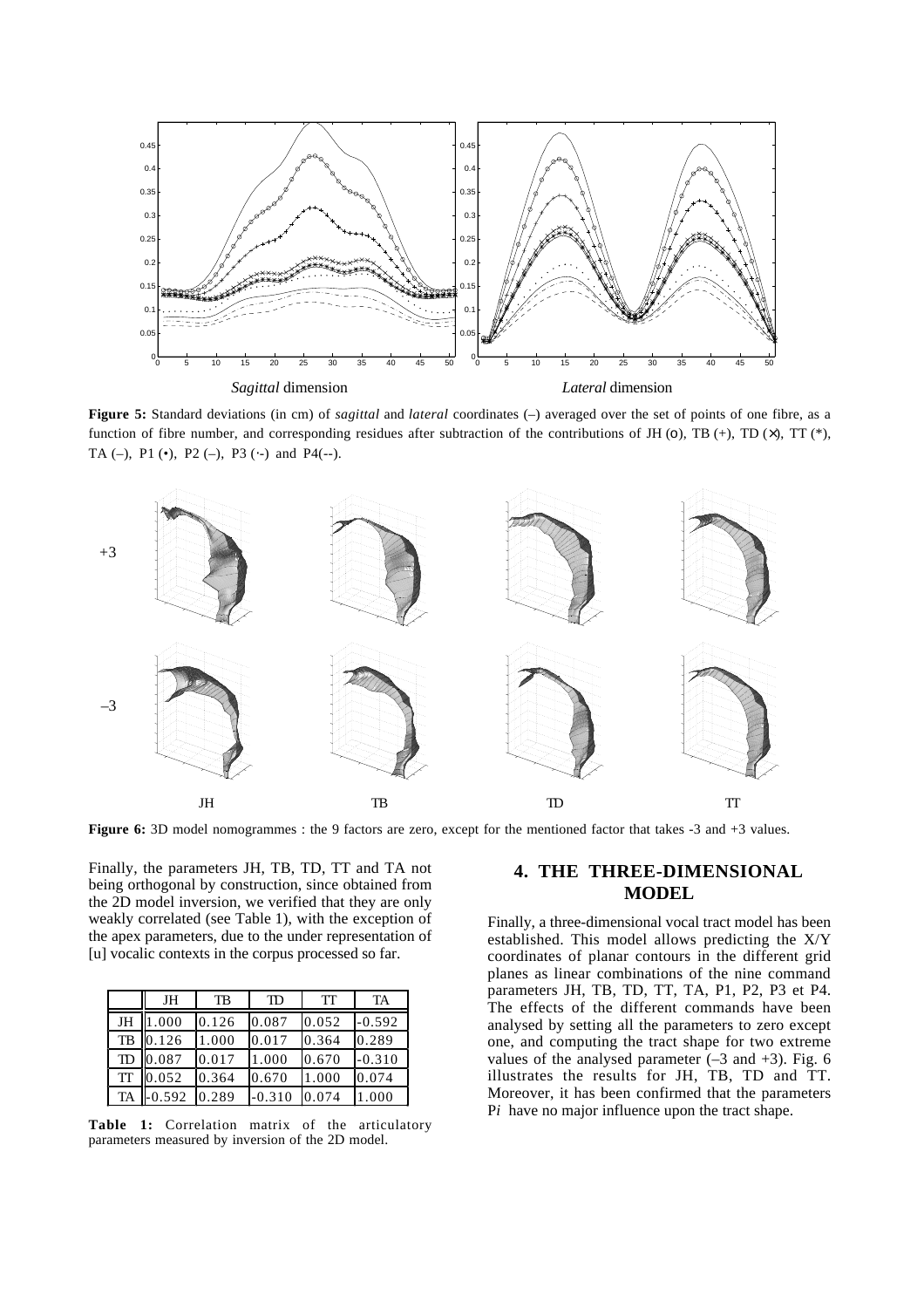## **5. EVALUATION: AREA FUNCTIONS AND FORMANTS**

This new model solves inherently the traditional problem of conversion from the midsagittal contour to the area function: indeed, it is now straightforward to compute the area function directly from the coordinates of the planar contours. A few tests have been performed in order to assess the quality of the new model.

First, the area functions of the vowels in the MRI corpus have been computed both from the original planar contours and from the planar contours resynthesised using the only the first five articulatory parameters obtained by inversion of the original MRI data midsagittal contours with the 2D model. The areas and lengths of the sections corresponding to the cavities downstream tongue tip and not predicted by the present 3D model were borrowed from the values obtained with the 2D model. For the 20 configurations taken into account, the RMS error on the each of the 28 grid points reaches a maximum of  $1 \text{ cm}^2$ . These relatively large errors could be ascribed to the fact that only five articulatory parameters were used to control the 3D model. It is expected to reduce them in the future by determining the nine command of the 3D model by inversion of the 3D model itself. Moreover, the first four formants computed from both sets of area functions present differences that are reasonably low: RMS differences of 66 Hz (17 %) for F1, 159 Hz (14 %) for F2, 208 Hz (8 %) for F3 and 289 Hz (9 %) for F4.

In a second test, area functions and corresponding formants produced by the 2D and 3D models from the same articulatory parameters have been compared. The articulatory parameters derived from the whole corpus recorded by cineradiography [1] were used. Similarly to the previous test, the areas and lengths of the sections not predicted by the 3D model were borrowed from the values obtained with the 2D model. For the about 800 configurations for which formants could be measured in the X-ray corpus, the RMS area difference on the each of the 28 grid points reaches a maximum of 2 cm2, most of them lying below 1 cm2. Part of these discrepancies are attributed to high back vowels such as [u] and [o]. Indeed, these articulations happen to be under-represented among the 20 MRI configurations used so far, and thus poorly modelled. It has been noticed in particular that the front cavity of these sounds present too small areas, as can be seen in Fig. 7.

Finally, three sets of formants were compared: the formants measured on the speech signal recorded simultaneously with the X-ray pictures, the formants computed from the area functions obtained with the 2D and those obtained with the 3D model in the conditions explained just above. For each formant, absolute and relative RMS errors between 2D / 3D model simulated formants and measured reference were computed over 800 items from the X-ray corpus. The absolute and relative RMS errors on formants computed for both 2D and 3D models are summarised in Table 2. It is finally striking to note that errors are very similar for both models. This shows that the model of midsagittal contour to area function determined by optimisation for the midsagittal model [3] was indeed rather good.

|                 | F1    | F2     | F3                   | F4 |
|-----------------|-------|--------|----------------------|----|
| 2D - absol. RMS | 71 Hz |        | 239 Hz 278 Hz 282 Hz |    |
| 2D - rel. RMS   | 25 %  | 14 %   | 10 %                 | 8% |
| 3D - absol. RMS | 74 Hz |        | 249 Hz 243 Hz 355 Hz |    |
| 3D - rel. RMS   | 0/2   | $15\%$ | 9%                   |    |

**Table 2:** Errors on formants computed from the 2D and 3D models.

### **6. DISCUSSION AND PERSPECTIVES**

This preliminary study has shown the possibility to develop a three-dimensional vocal tract model based on successful principles previously applied to midsagittal models. It has been shown in particular that the new three-dimensional model can be satisfactorily driven, for most articulations, by the midsagittal model articulatory command parameters. In order to yield a workable 3D model, several aspects of the approach should be considerably improved. Better image processing should be used in order to reduce measurement noise. Digitised representation of hard palate and jaw should be accurately positioned on the images and be used as landmarks to align the different data with a common coordinate system. Finally, more configurations should be used to determine the model's coefficients; morover, specific corpus subsets should be selected in order to derive coefficients for specific articulations such as nasals or laterals, since these articulations are naturally under-represented in the global corpus and thus their statistical properties are likely not to emerge from global statistics.

In the future, this new model will be integrated in a virtual talking head that can be animated for audiovisual speech synthesis, and language learning aids for instance.

## **7. ACKNOWLEDGEMENTS**

This study has been conducted within the project "A Virtual Talking Head: Data and models in speech production" funded by the Rhône-Alpes Agency for Social and Human Sciences (ARASSH). We are also very indebted to our colleagues at ATR, Kyoto, Japan (in particular M. Tiede), and at ICP (in particular L. Apostol, A. Arnal, L. Pouchoy and L. Revéret).